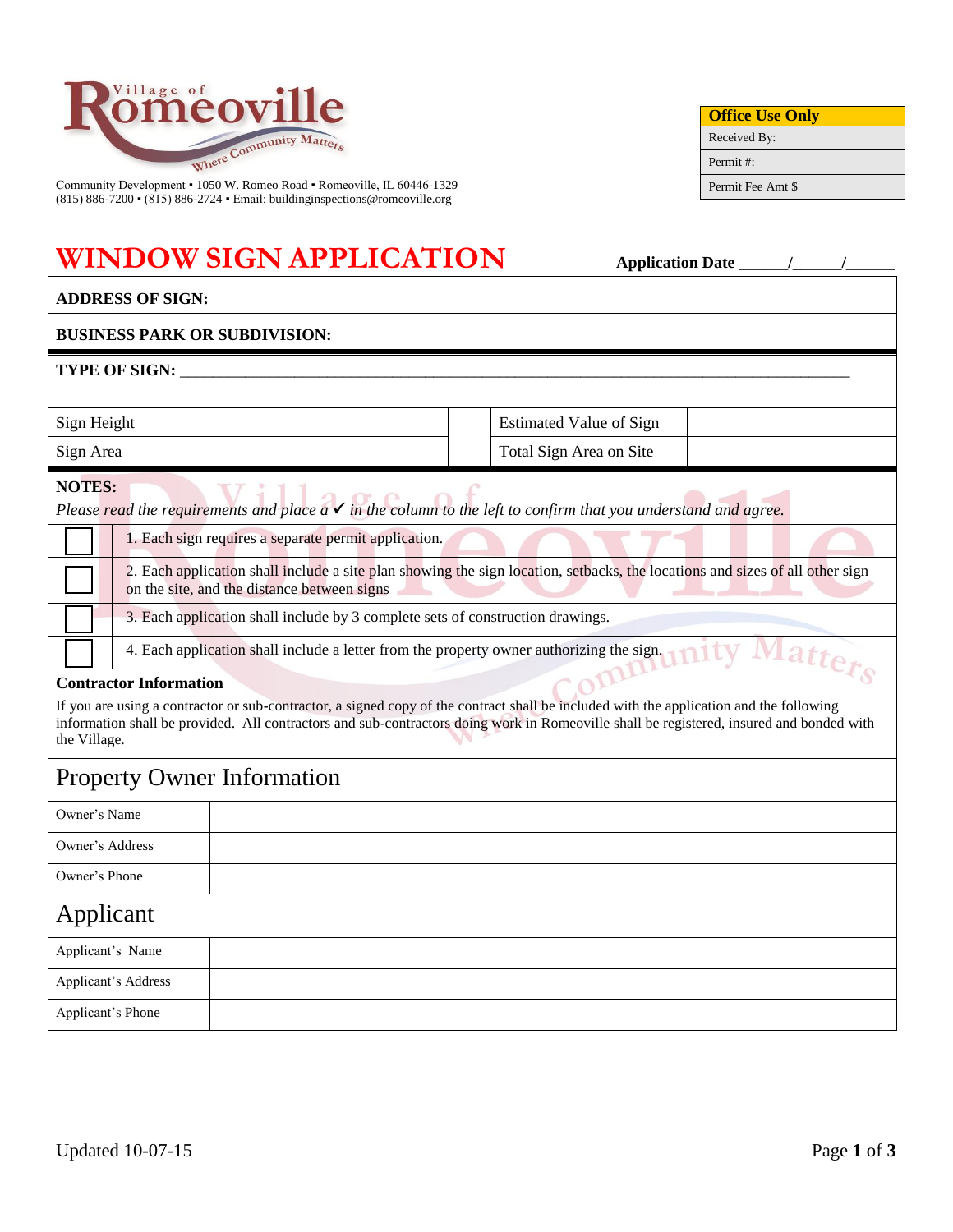| Sign Installer (General Contractor) |                                                                                                                                                               |  |  |  |
|-------------------------------------|---------------------------------------------------------------------------------------------------------------------------------------------------------------|--|--|--|
| Contractor's Name                   |                                                                                                                                                               |  |  |  |
| Contractor's Address                |                                                                                                                                                               |  |  |  |
| Contractor's Phone                  |                                                                                                                                                               |  |  |  |
| Electrician                         | (if applicable)                                                                                                                                               |  |  |  |
| <b>Contractor Name</b>              |                                                                                                                                                               |  |  |  |
| <b>Contractor Address</b>           |                                                                                                                                                               |  |  |  |
| <b>Contractor Phone</b>             |                                                                                                                                                               |  |  |  |
| Note for<br>Electrician:            | An illuminated window sign shall plug directly into an outlet without the use of an extension cord. The outlet shall not be<br>enclosed above a drop ceiling. |  |  |  |

| Requirement                                                                                                                                                                                                                                                                                                                                                                                                                                                             |                                                                                                                                                                          |  |  | $\checkmark$ to confirm that you have shown | <b>Office Use</b>           |
|-------------------------------------------------------------------------------------------------------------------------------------------------------------------------------------------------------------------------------------------------------------------------------------------------------------------------------------------------------------------------------------------------------------------------------------------------------------------------|--------------------------------------------------------------------------------------------------------------------------------------------------------------------------|--|--|---------------------------------------------|-----------------------------|
| You shall submit drawings or pictures depicting your entire<br>store front.                                                                                                                                                                                                                                                                                                                                                                                             |                                                                                                                                                                          |  |  | Drawing/pictures included                   |                             |
|                                                                                                                                                                                                                                                                                                                                                                                                                                                                         | You may cover up to 50% of the total window surface area<br>(including glass doors)                                                                                      |  |  | Where Community Ma                          |                             |
|                                                                                                                                                                                                                                                                                                                                                                                                                                                                         | <b>Permit &amp; Inspection Requirements</b><br>Please read the requirements and place $a \checkmark$ in the column to the left to confirm that you understand and agree. |  |  |                                             | <b>Office</b><br><b>Use</b> |
| $\mathsf{L}$                                                                                                                                                                                                                                                                                                                                                                                                                                                            | The Building Permit shall be posted in the building's window where it can be seen from the street.                                                                       |  |  |                                             |                             |
| Each phase of construction shall be inspected and approved by the Village of Romeoville prior to proceeding<br>to the next stage of construction.<br>• All inspections shall be scheduled 72 hours in advance by calling (815)886-7200 or by emailing<br>$\Box$<br>building inspections @ romeoville.org. Your permit number shall be provided when inspections are<br>scheduled.<br>$\Box$<br>• BUILDING FINAL INSPECTION.<br>$\Box$<br>• ELECTRICAL FINAL INSPECTION. |                                                                                                                                                                          |  |  |                                             |                             |
| $\Box$<br>• Failure to call for required inspections may result in a "Stop Work Order".                                                                                                                                                                                                                                                                                                                                                                                 |                                                                                                                                                                          |  |  |                                             |                             |
|                                                                                                                                                                                                                                                                                                                                                                                                                                                                         | $\Box$<br>• Should you fail an inspection, a re-inspection fee shall be paid before continuing work and before<br>scheduling another inspection.                         |  |  |                                             |                             |
| $\mathsf{L}$                                                                                                                                                                                                                                                                                                                                                                                                                                                            | The project shall start within ninety (90) days from the date the permit is issued and completed within one<br>hundred and eighty (180) days.                            |  |  |                                             |                             |